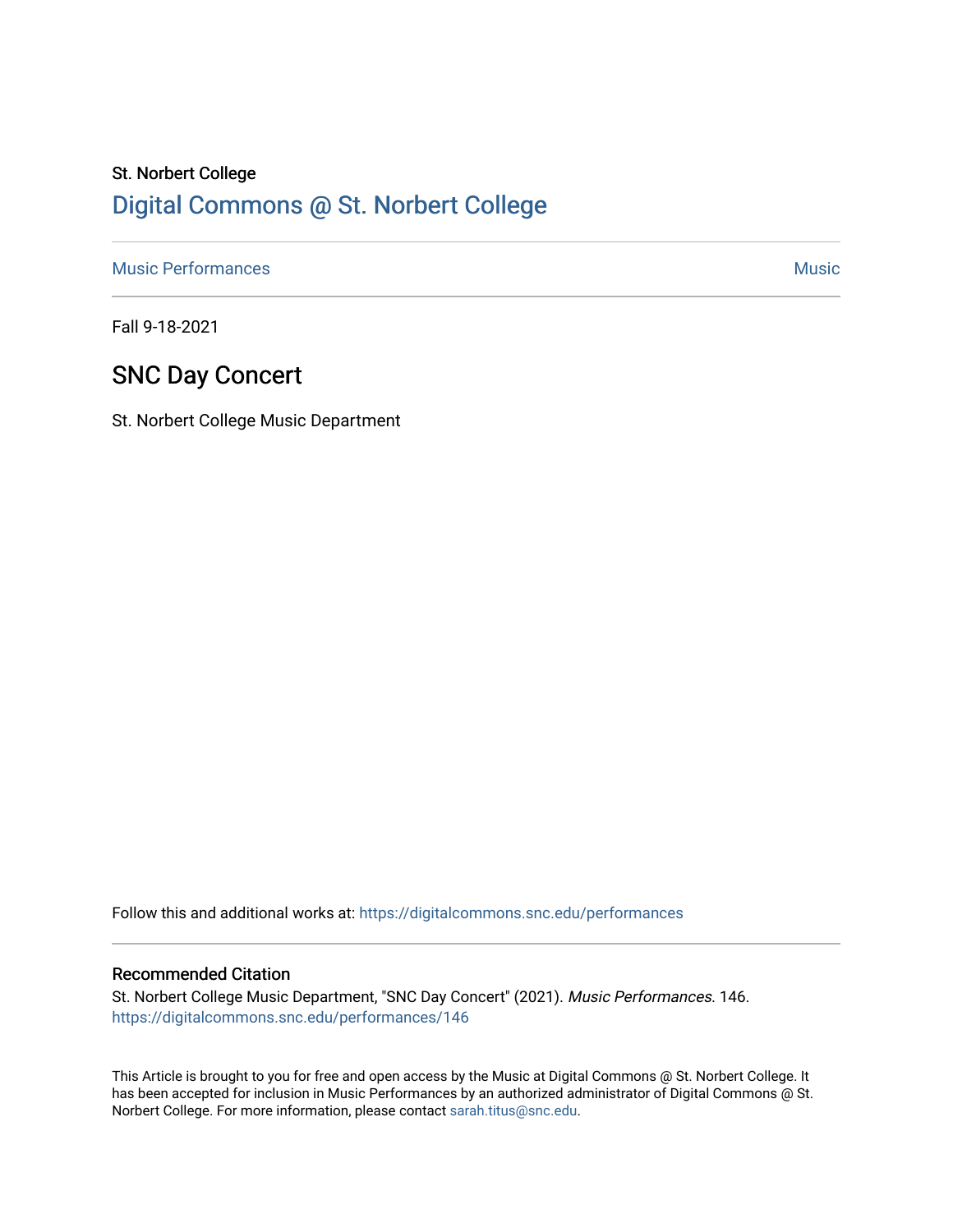# *SNC Day Concert*

# *Featuring: the Jazz Ensemble, Concert Choir, Chamber Singers & Wind Ensemble*

*Saturday, September 18, 2021 Abbot Pennings Hall of Fine Arts Byron L. Walter Theatre 7:00 p.m.*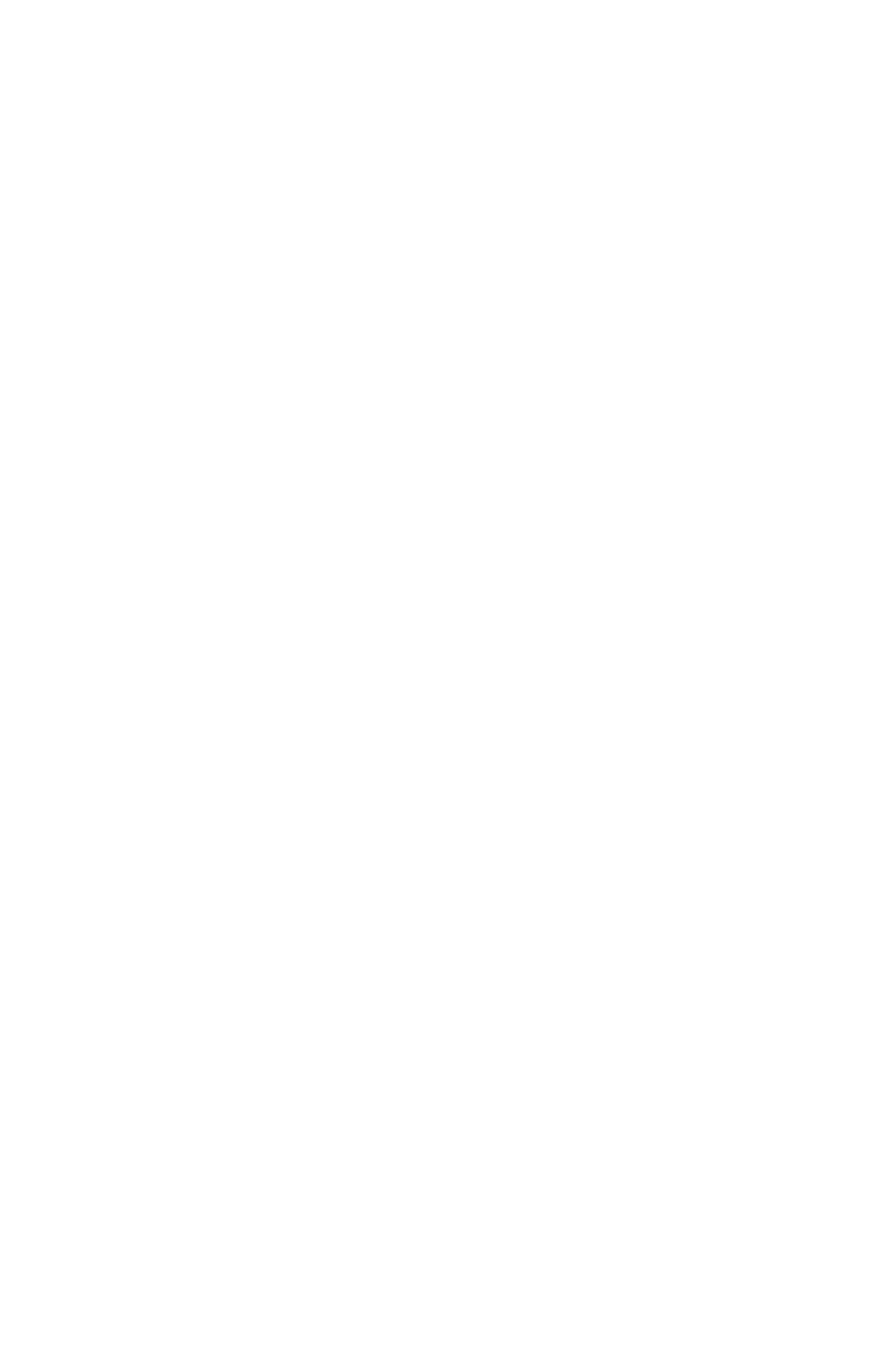### *~ Program ~*

# **St. Norbert College Jazz Ensemble**

Dr. Eric High, Conductor

| arr. Sammy Nestico |
|--------------------|
|                    |
|                    |
|                    |
| Arr. Bill Holman   |

## **St. Norbert College Choirs**

Dr. Sarah Parks, Conductor Mrs. Elaine Moss, Accompanist

## **Concert Choir Women**

The Tree of Peace……………………………....………...Gwyneth Walker

# **Concert Choir Men**

Kuimba!........................................................................... Victor C. Johnson *Jack Gaskin, William Mlenar, Esai Torres, Marquise Weatherall, Percussion*

# **Concert Choir**

It Is Well with My Soul………………..Horatio G. Spafford/Philip P. Bliss arr. Lloyd Larson

# **Chamber Singers**

|                | arr. Jack Halloran |
|----------------|--------------------|
|                |                    |
|                |                    |
| Tom Lee, Piano |                    |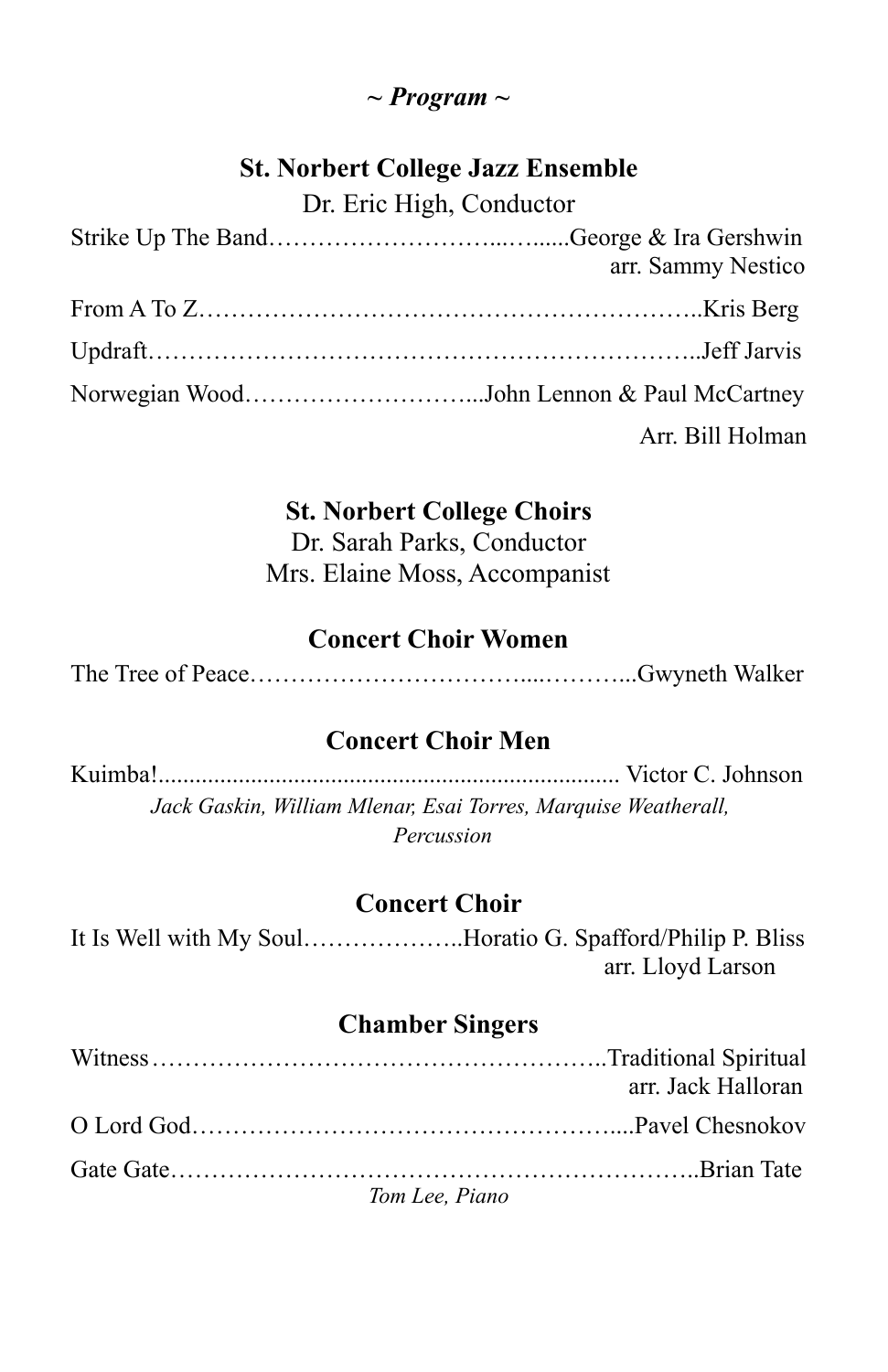#### **St. Norbert College Wind Ensemble** Dr. Philip Klickman, Conductor

Stars and Stripes Fanfare………………..James M. Stephenson (b. 1969)

Armenian Dances (Part 1)....................................Alfred Reed (1921-2005)

*Tzirani Tzar* (The Apricot Tree) *Gakavi Yerk* (Partridge's Song) *Hoy, Nazan Eem* (Hoy, My Nazan) *Alagyaz Gna, Gna* (Go, Go)

#### **St. Norbert College Jazz Ensemble**

Dr. Eric High, Conductor

#### **Alto Sax**

Jonathan Tesch, Seymour Esai Torres, Waukegan, IL

#### **Tenor Sax**

Noah Kuchta, Howard Heidi Broerman, Denmark

#### **Bari Sax**

Austin Kobylarczyk, Pulaski

#### **Trumpet**

Brice Tepsa, Howard Trent Larson, Hortonville Trenton Bebermeier, Kiel Emily Gonnering, Oconto Falls

#### **Trombone**

Nate Perttu, Green Bay Jon Hess, Suamico Daniel Scaife, Madison Tanner Witthun, Seymour Kassidy Freund, Fond Du Lac

#### **Piano**

Lindsay Zauhar,

St. Charles, IL

# **Bass**

Hannah Swan, Ashwaubenon

#### **Drum Set**

Marquise Weatherall, Madison Zander Sanidas, Cedarburg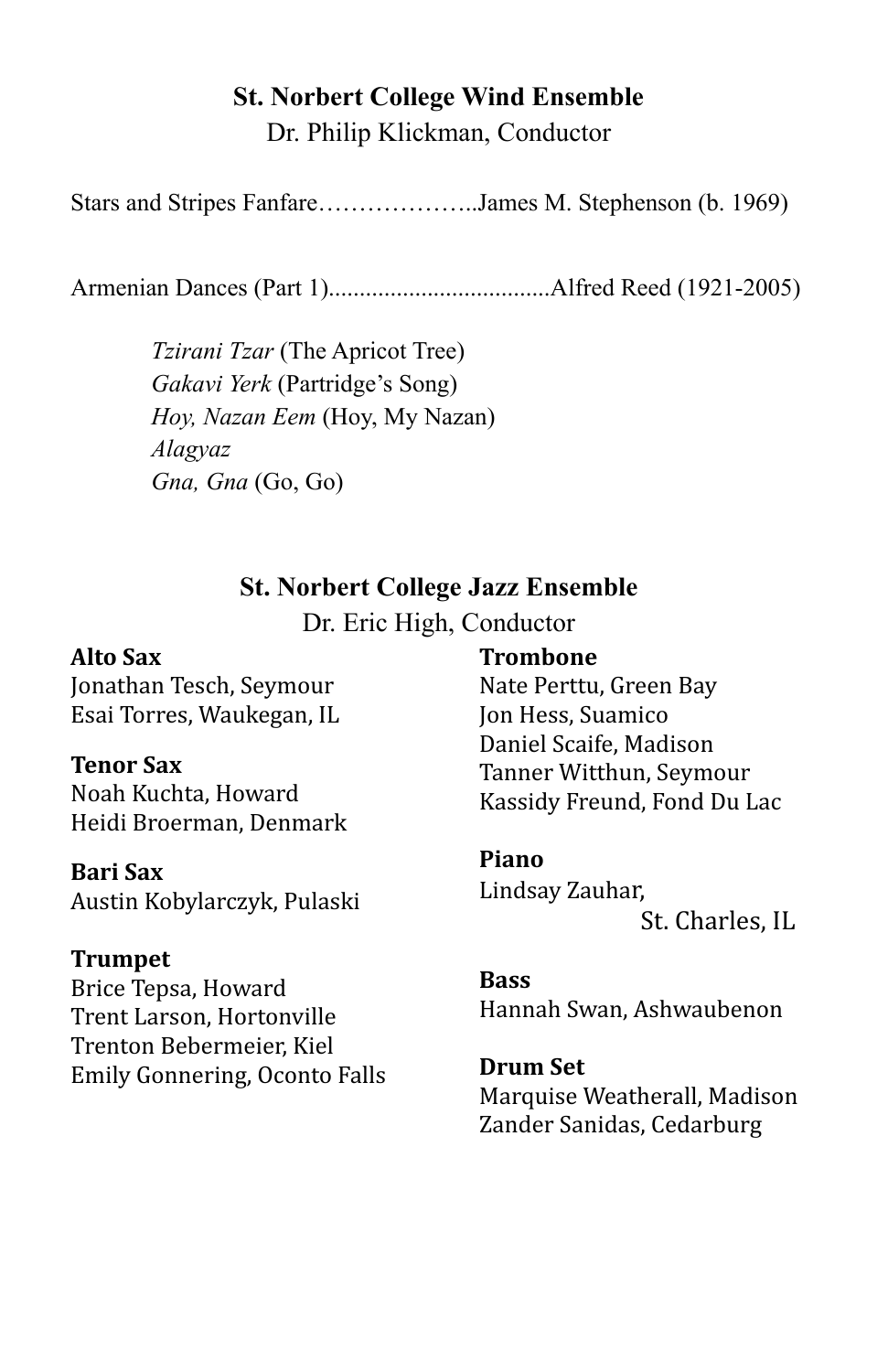#### **St. Norbert College Chamber Singers**

Dr. Sarah Parks, Conductor Mrs. Elaine Moss, Accompanist

#### **Soprano**

Elizabeth Brefka, Franklin Mileana Burmesch, Fredonia Hannah Dornfeld, Pulaski Adriana Hanson, De Pere Marissa Helchen,

Menomonee Falls Elyse Hornung, Fond du Lac Megan Jasen, West Bend Daphne Johnson, Green Bay Emma Kindness, West Bend Hannah Kupfer, Franklin Park Carly Larson, Wautoma Emily Martin, Milwaukee Anne Pfeifer, Green Bay Andrea Waschbisch, Oconto Falls Robin Wylie, Appleton

#### **Alto**

Mallory Fritsch, Green Bay Sarah Gregory, Ashwaubenon Marki Hietpas, Little Chute Emma Hutter, Fond du Lac Sarah Labinski, Jackson Fiona Laffey, Chicago, IL Aria Lemke, Kiel Lydia Mader, Kaukauna Mary Mitchell, Milwaukee Jeana Palmer, Kingsford, MI Isabella Puchalla, Kiel Elizabth Radke, New London Grace Spiewak, Inver Grove Heights, MN Katherine VanDenHeuvel, Green Bay

#### **Tenor**

Gavin Andersson, Green Bay Trent Larson, Greenville Colton Lemanski, Wausau Anton Maslowski, Madison Ronnie Match, Thiensville Daniel Scaife, Madison Jonathan Tesch, Seymour Tanner Witthuhn, Seymour

#### **Bass**

David Dolsky, Appleton Logan Enger, Little Chute Bruce Glassco, Little Chute Jon Hess, Suamico Stephen Kowalewski, Palos Heights, IL Tom Lee, Seoul, South Korea Wincent Strong, Minocqua Luther Yang, Sheboygan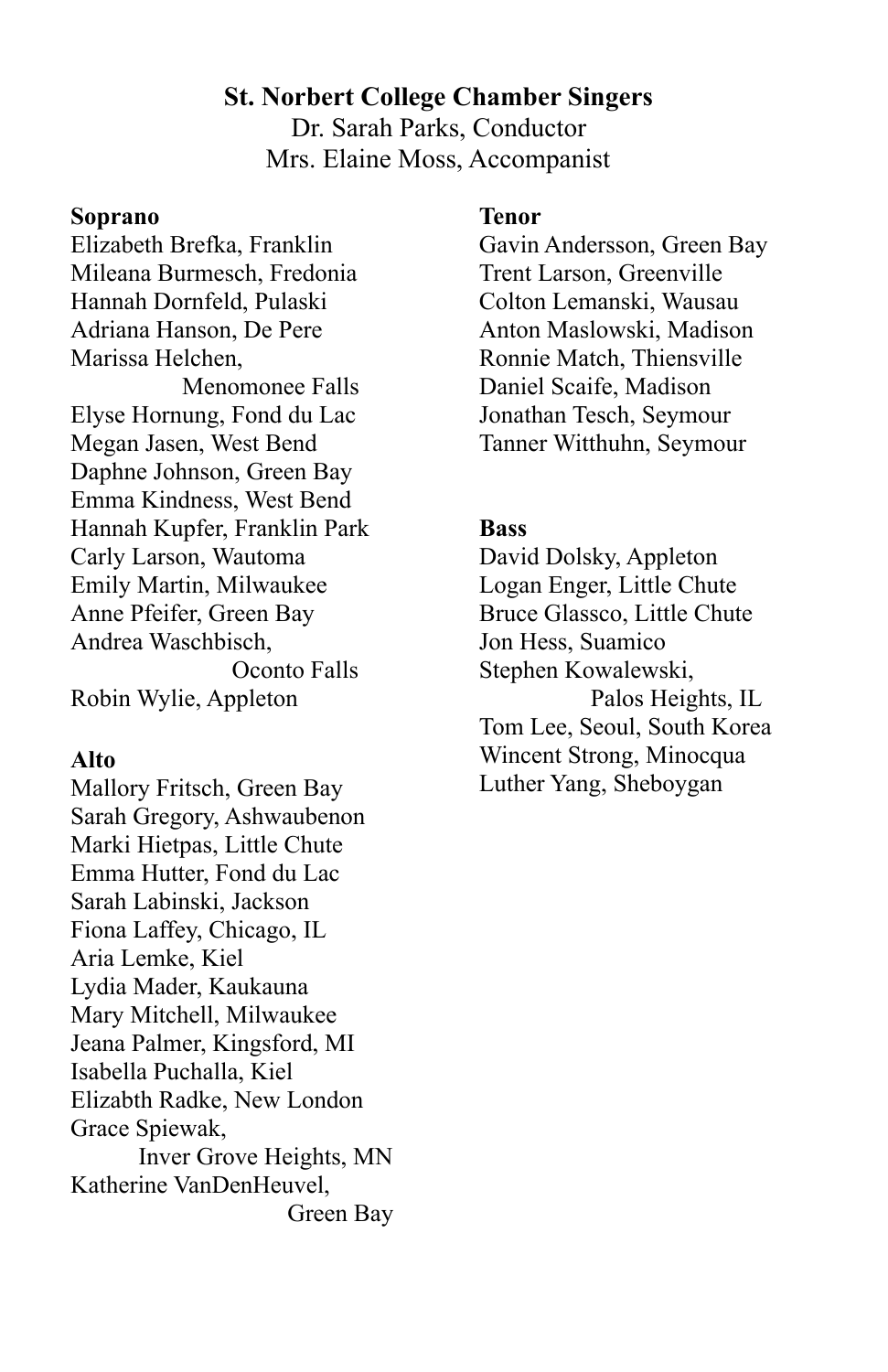#### **St. Norbert College Concert Choir**

Dr. Sarah Parks, Conductor Mrs. Elaine Moss, Accompanist

#### **Soprano I**

Rachel Benck, Portage Alyssa Brugger, Wrightstown Samantha Carlson, Cedarburg Mckenzie Danielson, Wausau Emma Fry, Suamico Maria Hartley, Wisconsin Rapids Madeline Schneider, De Pere Samantha Schnuell, Little Chute

#### **Soprano II**

Hannah Bellanti, Slinger Elizabeth Brefka, Franklin Natalie Elfner, Homewood, IL Eliza Griffey, Mishicot Kylie Kapelke, Sparta Emma Kindness, West Bend Grace Krause, Green Bay Miranda Lobermeier, Park Falls Margan Rabas, New Franken

#### **Alto I**

Brooklyn Basche, McFarland Katie Coyle, Green Bay Katie Fabricius, Fond du Lac Katelyn Flanagan, Neenah Bekah Gerads, Brooklyn Park, MN Alea Poehls, Wauwatosa Jamie Thelen, Freedom

#### **Alto II**

Elizabeth Catania, Muskego Madeline Kaltz, Park Ridge, IL Megan O'Brien, Des Plaines, IL Emma Peterson, Janesvill Haley Schmidt, Wautoma Cailey Wheeler, Freedom

#### **Tenor**

Evan Larson, Ashwaubenon Nathaniel Lezotte, Freedom Donald Lisch, White Lake Benjamin Petropoulos, Sobieski Marquise Weatherall, Madison Tanner Whittuhn, Seymour

#### **Bass**

Logan Enger, Little Chute Jack Gaskin, Naperville, IL Peter Lim, Houston, TX William Mlenar, Greendale Nate Perttu, Green Bay Aaron Schall, Bonduel Esai Torres, Waukegan, IL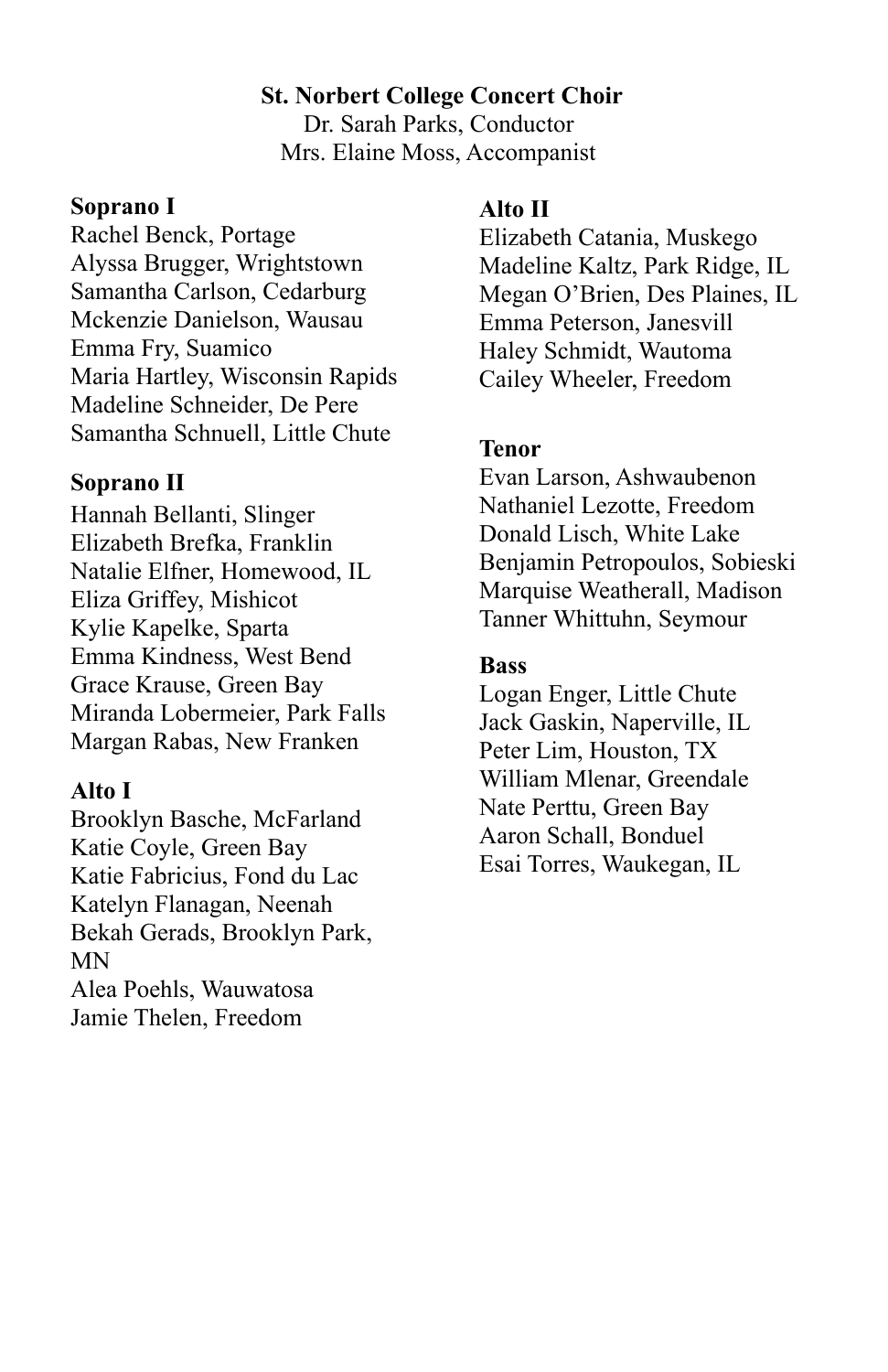#### **St. Norbert College Wind Ensemble** Dr. Philip Klickman, Conductor

#### **Piccolo**

Carly Larson, Wautoma

#### **Flute**

Anna Heinzen, Manitowoc Katie McGuire, Downers Grove, IL Anne Pfeifer, Green Bay Leah Zimmer, West Bend Emily Martin, Milwaukee Kylie Merchant, Monroe

#### **Oboe**

Holly Buczek, Grafton Jeana Palmer, Kingsford, MI

**English Horn** Jonathan Tesch, Seymour

**Bassoon** Hannah Swan, Ashwaubenon Noah Liptack, Forney, TX

#### **Clarinet**

Katie Coyle, Green Bay Ellie Brielmaier, Hortonville Madeline Kaltz, Park Ridge, IL Miranda Lobermeier, Park Falls Elizabeth Brefka, Franklin Cassie Nooyen, Green Bay Catherine Nelson, Grayslake, IL Taylor Karnopp, Kewaunee

**Bass Clarinet** Donald Lisch, White Lake Emily Thorson, Chicago, IL

**Contrabass Clarinet** Austin Kobylarczyk, Pulaski

**Alto Saxophone** Esai Torres, Waukegan, IL Noah Kuchta, Howard Dylan Liptack, Forney, TX **Tenor Saxophone** Heidi Broerman, Denmark

**Baritone Saxophone** Jeremiah McMahon, Downers Grove, IL

#### **Trumpet**

Trenton Bebermeier, Kiel Mara Weiss, Denmark Maddie Martin, Ashwaubenon Brice Tepsa, Howard Emily Gonnering, Oconto Falls

**Horn** Jared Brown, Appleton

**Trombone** Nate Perttu, Green Bay Lauren Pamperin, Marion Owen Wells, Galena, IL

**Bass Trombone** Kassidy Freund, Fond Du Lac

**Euphonium** Peter Lison, Sherwood

**Tuba** Daniel Scaife, Madison

#### **Percussion**

Jack Gaskin, Naperville, IL Mahri Hodges, Ashwaubenon Nathan Lazotte, Freedom Riley McKibben, Waupaca David Vogel, Kiel Marquise Weatherall, Chicago, IL Lindsay Zauhar, St. Charles, IL